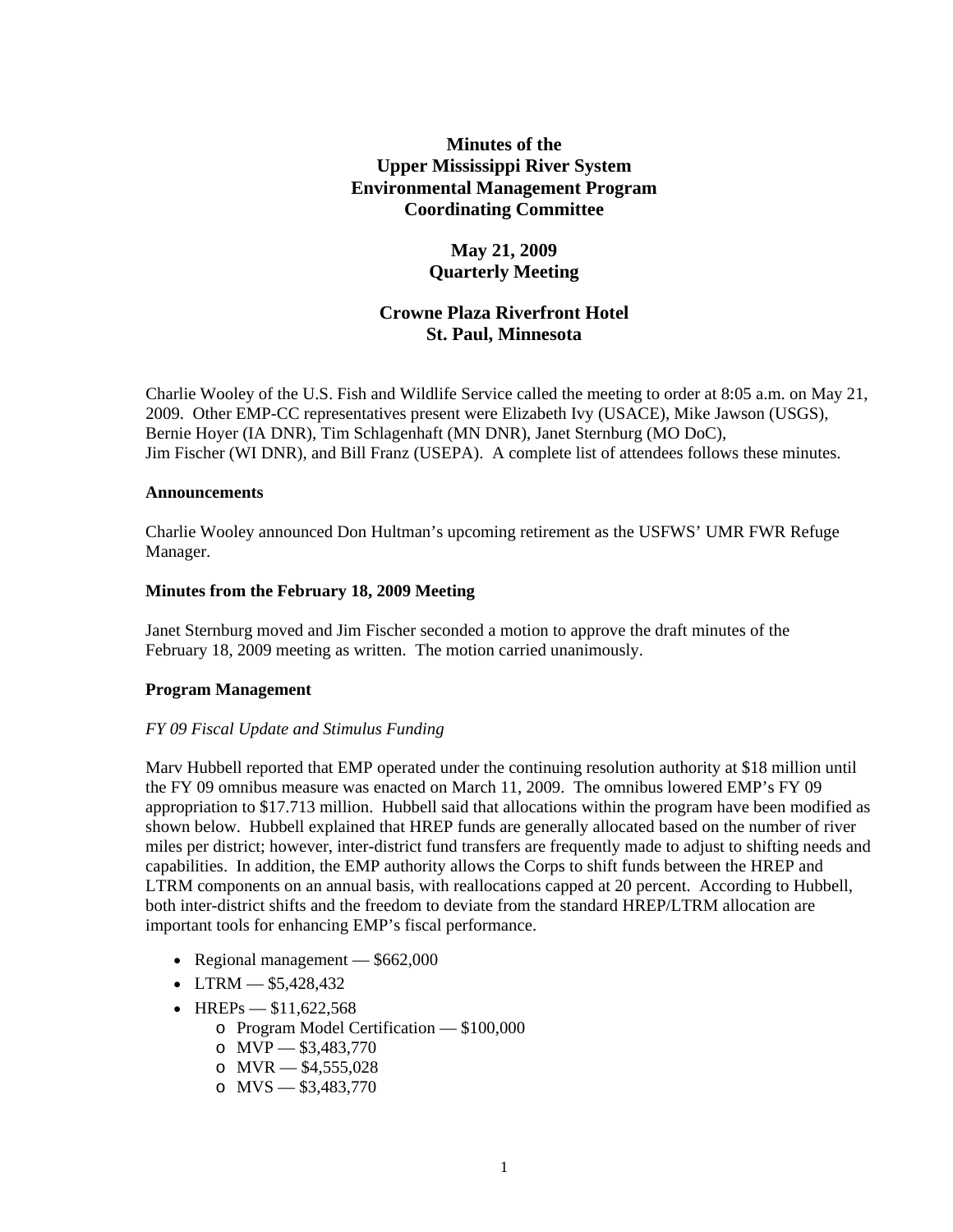Hubbell noted that EMP is using \$75,000 in FY 09 regional management funds to support the Regional Support Team's reach planning efforts. This is work NESP was unable to fund. In addition, NESP and EMP are also coordinating their model certification work. Each program will certify one model, with that certification then serving the needs of both programs.

Hubbell reported that EMP has received an additional \$13.176 million in stimulus funding. He said that the total obligation authority available to EMP, including both omnibus and stimulus funding, is \$33.889 million. The combined funding will be used for planning or design of 16 projects, construction of 7 projects, and data collection to support restoration and trend detection. He said that Corps HQ allocated the EMP's stimulus funding to specific activities and projects. Total allocations to each district, as well as the specified activities and projects are as follows:

- $MVP = $5,048,000$ 
	- o Pool 8 Islands Phase 3 \$4,700,000
	- o Planning, Engineering Design \$348,000
- $MVR = $3,298,000$ 
	- o GIS Landscape Analysis \$300,000
	- o Lake Odessa (Tree Planting) \$150,000
	- o LiDAR and Bathymetry \$2,500,000
	- o Planning, Engineering Design \$348,000
- $MVS = $4,833,000$ 
	- o Rip Rap Landing \$325,000
	- o Swan Lake \$1,160,000
	- o Batchtown \$3,000,000
	- o Planning, Engineering Design \$348,000

Hubbell said the opportunity to allocate \$2.5 million to LiDAR and bathymetry illustrates the value of advanced planning and readiness. Janet Sternburg asked if there is a required timeframe for expending the stimulus funds. Hubbell said that contracts for LiDAR and bathymetry are scheduled to be awarded in August 2009, and all stimulus funds expended by September 30, 2010.

## *FY 10 Update*

Hubbell reported that the President's FY 10 budget request for EMP is \$20 million. However, the full execution at that funding level would require that new planning and construction starts be allowed. If Congressional language restricting new starts is extended, the EMP's FY 10 capability number is estimated at \$16 million or less.

## *2010 Report to Congress (RTC)*

Hubbell explained that EMP's authorization requires reports back to the authorizing committees on a six-year cycle, with the next report due in December 2010. The reports are to include evaluations of the HREP and LTRM components, a description of their accomplishments, an update to the systemic habitat needs assessment (HNA), and identification of any needed changes in the authorization. The first scoping meeting for the 2010 Report to Congress (RTC) was held on April 22, 2009. Participants included representatives from USACE, USFWS, USGS, US EPA, MO DoC, TNC, and UMRBA. Hubbell reported that the scoping group suggested using a similar format to the 2004 RTC, but with a greater focus on accomplishments and outcomes.

Barb Naramore highlighted the following insights gained from developing the 1997 and 2004 RTCs: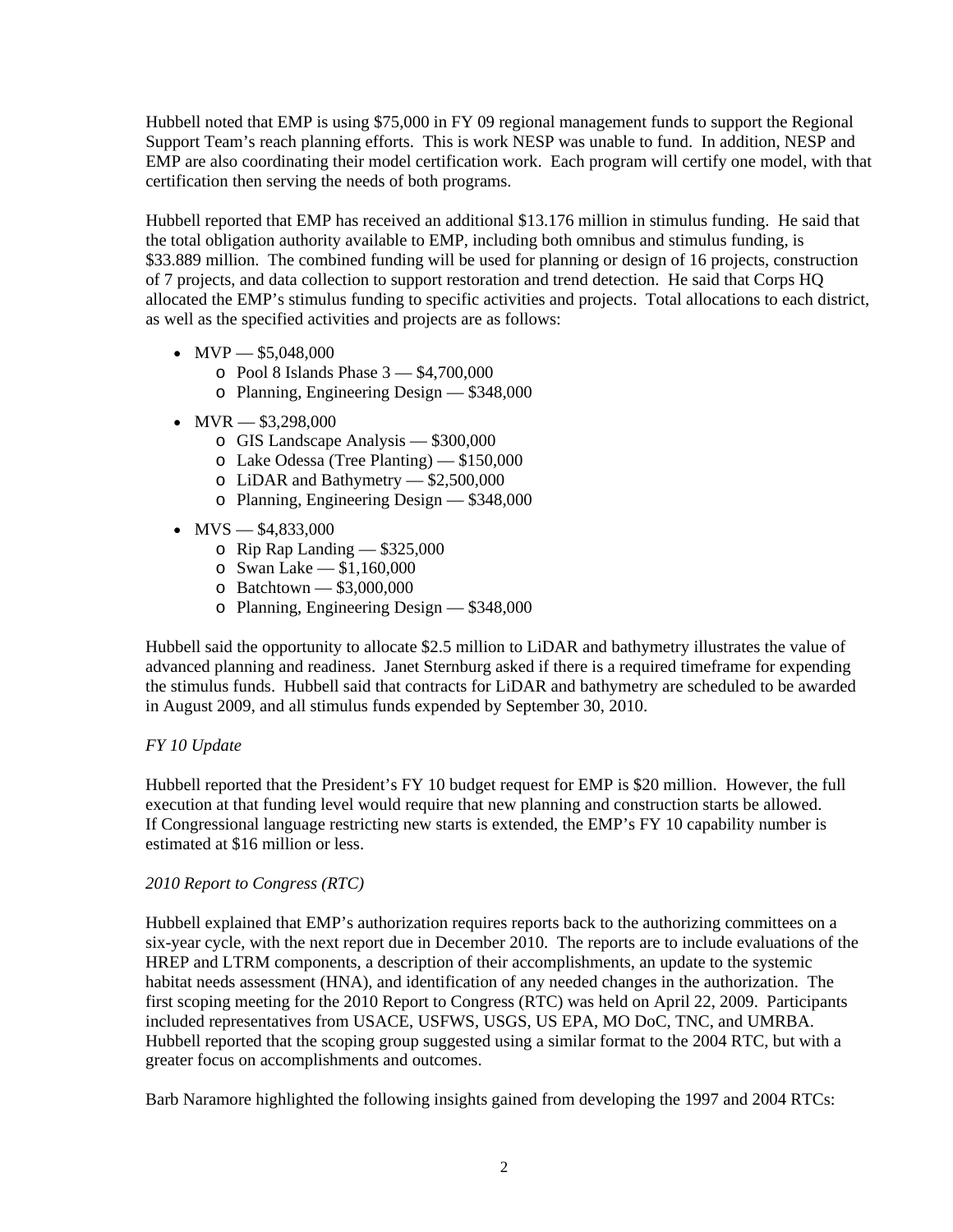- Going through the process of developing a RTC is extraordinarily valuable for EMP and the partnership, as it reflects on accomplishments, articulates issues, recommends solutions, and sets forth a collaborative vision. It is not only valuable in shaping the report, but also in improving subsequent program implementation efforts.
- It is important to have a schedule and process that permit meaningful participation and review, especially in light of staffing and resource constraints.
- There are multiple audiences for the RTC. Although the authorizing committees are the primary audiences, the appropriators, OMB, ASA(CW), USACE HQ, partner agencies and stakeholders, and interested public are also important audiences. Recognize that there are different kinds of issues, and be careful to articulate which recommendations are for Congress, which are for the Administration, and which are for the partnership.
- Be clear and concise in reporting accomplishments and outputs.
- Ultimately, the Corps is responsible for submitting the RTC. Therefore, there are limits to what will be included in the report, particularly when it comes to the conclusions and recommendations.
- Clearly identify the report's purposes, including providing a program update and summary of the program's history, addressing transition issues as needed.

Beyond meeting the Congressional requirements, Hubbell reported that the Scoping Team agreed that the RTC should include three main focus areas: key issues and critical needs of both the program and ecosystem health of the UMR; the program's accomplishments since inception, emphasizing the period since the 2004 RTC; and the partnership's strength and commitment to work collaboratively.

Hubbell report that a second scoping meeting is scheduled for June 15-16, 2009, at which participants will develop a draft outline and identify key contributors and authors. The draft outline will be presented to the EMP-CC at its August quarterly meeting. Hubbell reviewed the remaining proposed schedule as follows:

- February 2010 EMP-CC reviews rough draft RTC
- May 2010 Seek EMP-CC endorsement of final draft RTC
- June 2010 Submit RTC to MVD
- July 2010 Submit RTC to HQ
- December 2010 Submit the RTC to Congress

## *Regional Management*

In response to a request at the February quarterly meeting, Hubbell presented a list of HREPs that have approved fact sheets, with their estimated federal funding requirement and current project phase. EMP currently has 20 active projects, with approximately one-third in each phase (i.e. planning, design, and construction). According to Hubbell, the stimulus funds will accelerate these projects, increasing the need to initiate planning on new projects and construction on projects with completed plans and specifications, if the EMP is to remain fully functional. To maintain an adequate balance of projects, the Corps proposes using the reach planning and SET processes to identify and sequence additional projects. However, Hubbell said this cannot happen unless the Congressional language prohibiting new starts on planning and construction is lifted.

In response to a question from Mike Jawson, Naramore said she is cautiously optimistic that restrictive EMP language will not be extended in FY 10. She reported that the *ad hoc* NESP/EMP coalition has been educating House and Senate appropriations staff regarding the implications of the current language, but has not received any specific indication of what the appropriations staff intends to do in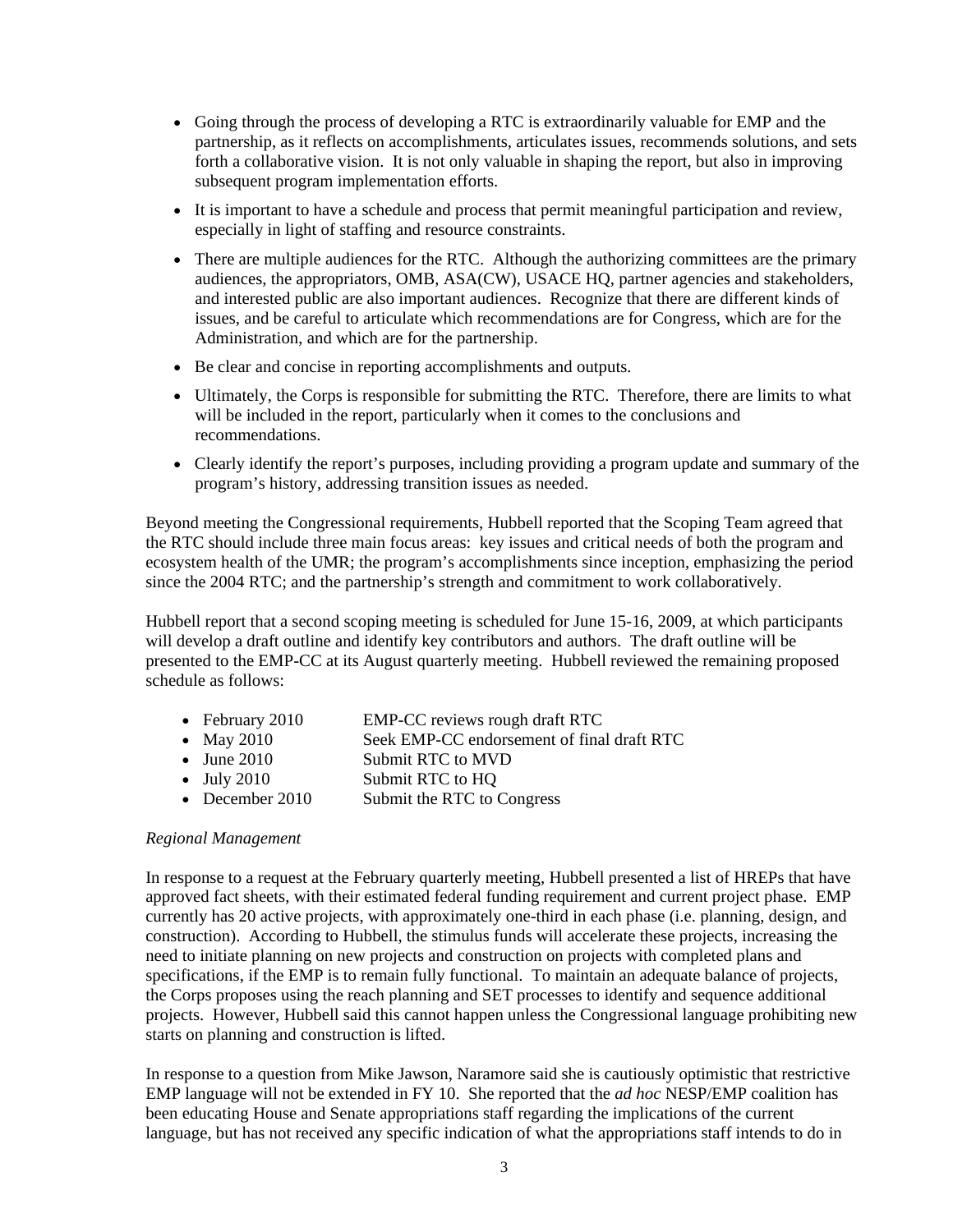FY 10. Tim Schlagenhaft asked whether the SET process will be integrated into the reach planning process. Hubbell said he foresees a blended approach since the SET process was endorsed by the EMP-CC as the method for project identification and selection. Schlagenhaft asked whether there will be an opportunity to identify new projects. Hubbell said he wants to respect the previous investment of effort in the 15 pending HREP proposals, but said there will also be an opportunity to examine new ideas.

Gretchen Benjamin asked how long it might take to complete all of the 20 EMP projects currently in the pipeline. Hubbell said he anticipates the projects would be completed in about three to four years, assuming EMP receives its typical levels of funding and that the prohibition on moving from design to construction is lifted. Sternburg asked why the new starts prohibition on planning does not impact the reach planning effort. Hubbell said that reach planning can be continued because it is a program neutral effort.

## *Public Involvement and Outreach*

Hubbell reported that USACE and USGS are updating the HREP and LTRM websites, and exploring opportunities for communicating the FY 10-14 LTRMP Strategic Plan with various stakeholders. He said that EMP managers continue to engage with the Corps' UMRS Outreach Team. Jeff DeZellar said USACE and USFWS will host public boat tours of Pool 8 Islands in August. He announced that the Corps has also been working with a Twin Cities' public television station to create an hour long documentary on the Pool 8 Islands project. An April public meeting on the project was well-attended and received good media coverage. DeZellar also reported that MVP held a public open house featuring its dredge fleet last weekend, with information booths for EMP, NESP, and water level management.

Hubbell said the National Conference on Ecosystem Restoration will be held in Los Angeles on July 20-24, 2009, and will include a full day dedicated to the Mississippi River. "Visions of a Sustainable Mississippi River: Merging Ecological, Economic, and Cultural Values" will be held in Collinsville, Illinois on August 10-13, 2009. Barb Naramore noted that the Illinois River Conference in Peoria is scheduled for October 20-22, 2009. Jon Duyvejonck said a river-focused conference will be held in the Quad Cities in September 2009.

Sternburg reported that the RRAT will hold its annual boat trip on June 9-11, 2009. Sternburg also encouraged partners with good film footage to consider uploading clips to YouTube. DeZellar said that much of the Corps' footage captured on the Red River flood recovery effort was uploaded on YouTube and Flicker. Jim Fischer asked if the Corps had guidelines for uploading images onto these public domains. DeZellar said that the Corps staff received HQ approval to upload the Red River footage.

## **Habitat Rehabilitation and Enhancement Program**

#### *District Reports*

Brian Johnson reported that MVS received stimulus funding to complete planning on Rip Rap Landing, for which alternative plans are currently being developed. Other planning efforts include developing a model for Wilkinson Island and finalizing the recommended plan for Ted Shanks. Johnson said MVS is using contractors for most of its HREP design work this year, including design of the Batchtown pump station and chevrons and the Swan Lake pump station. Plans and specifications for the Swan Lake pump station should be completed in FY 09, allowing for construction in FY 10. Johnson said that MVS's construction priorities this year are Batchtown and Calhoun Point. He observed that MVS's use of contractors for project planning, while borne of necessity, has been working well.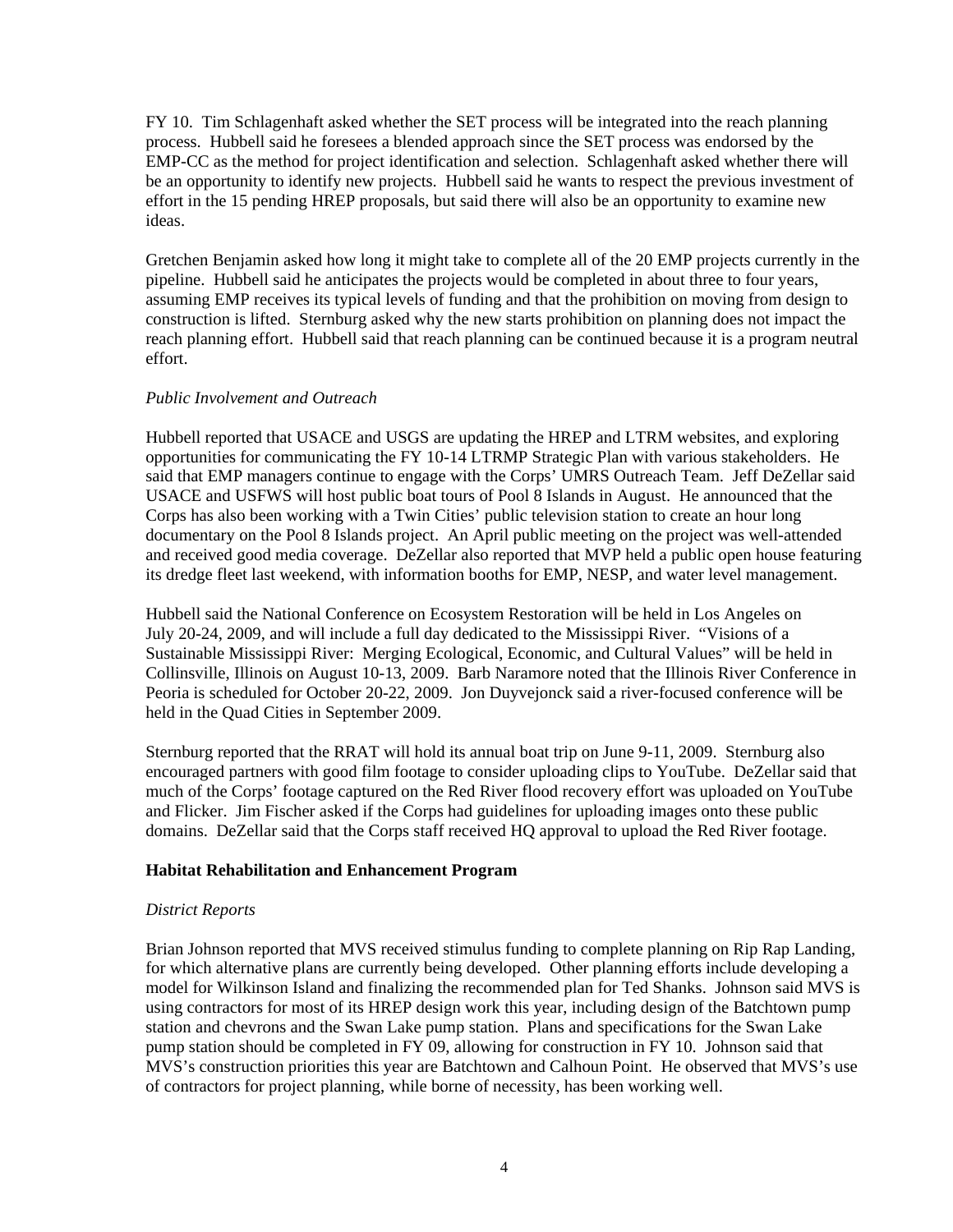Marv Hubbell said that MVR's primary planning focus is currently on Rice Lake, with the goal of being ready in FY 10, assuming the restriction on new construction starts is lifted. Fox Island will also be ready for construction in FY 10. Hubbell said he anticipates that MVR will award contracts for construction on Lake Odessa Stage IB by the end of July and on Stage IIB by mid-November. Hubbell reported that severe staff constraints are limiting MVR's ability to complete evaluation reports, and funds are being shifted to pre-project monitoring for Pool 12. MVR will continue funding work through USFWS in Rock Island this year.

Don Hultman asked whether the Lake Odesssa flood damage repairs are being funded through regular program appropriations. Hubbell explained that a combination of sources will be used to fund reconstruction of Lake Odessa's perimeter levee, including flood recovery funds, stimulus money, and regular appropriations. The perimeter levee has been redesigned and will now feature a clay cap, which should reduce damages from future overflows. Hubbell said costs for Lake Odessa, including flood repairs, will likely total \$14-16 million. This is considerably higher than the original project costs, but Hubbell emphasized that the Corps will not walk away from a damaged project.

Jeff DeZellar said that MVP is continuing to develop DPRs and complete mussel surveys for Capoli and Harpers Sloughs, though efforts have been slowed by staff reassignments to flood recovery efforts and stimulus-funded projects. He said that money is available to accelerate the contract award for Pool 8 Phase III Stage 3B to September. However, it is not yet known whether the necessary staff capacity is available to execute this early contract award. DeZellar reported that construction is nearing completion on Pool 8 Phase III Stage 2B, and will begin on Stage 3A this summer. MVP is dredging Finger and Clear Lakes, and using that material on a berm at L&D 4. This is a coordinated effort between EMP and O&M. DeZellar said the district anticipates having four HREP completion reports finalized by the end of FY 09.

Tim Schlagenhaft asked when MVP's draft completion reports are expected to be available for partner review. He expressed frustration that the reports, which are important to the partners, have been delayed for some time. DeZellar said he could not offer a more specific timeline, beyond the goal of completing four reports by the end of FY 09. Schlagenhaft urged Corps staff to distribute the completion reports individually as they are ready for review.

#### *HREP Showcase: Pool 8 Islands Phase III*

DeZellar showcased Phase III of the Pool 8 Islands project, which includes construction of 17 islands, 7 seed islands, 4 mudflats, and 3 breakwaters. He explained that loss of islands in lower Pool 8 led to an increase in wind fetch and associated wave action, decline of bathymetric diversity, loss of habitat diversity, and a decline in aquatic vegetation. DeZellar used a time series of aerial photographs to show the loss of islands since 1929, prior to construction of L&D 8 and the creation of Pool 8. He also showed post-island restoration images from 2008.

Project design objectives include reducing wind fetch; concentrating flows in channels; and providing habitat diversity, visual isolation, and thermal protection. In total, Phase III restoration efforts are expected to benefit 3,000 acres of habitat, which is approximately 13 percent of lower Pool 8. Phase III costs are estimated at \$18 million. ARRA funding of \$4.7 million will accelerate the project schedule. The island construction work is making use of dredged material from the Brownsville placement site, approximately 4 miles away. In addition to being a ready source of quality material, this is helping the O&M program by offloading material from a placement site that is not easily accessible for other beneficial uses. Completion of Phase III construction is expected in 2012.

DeZellar said that the project partners continue to be involved in several outreach activities, including public boat tours of the area. In 2008, 200 to 300 people attended the boat tours, and the Service plans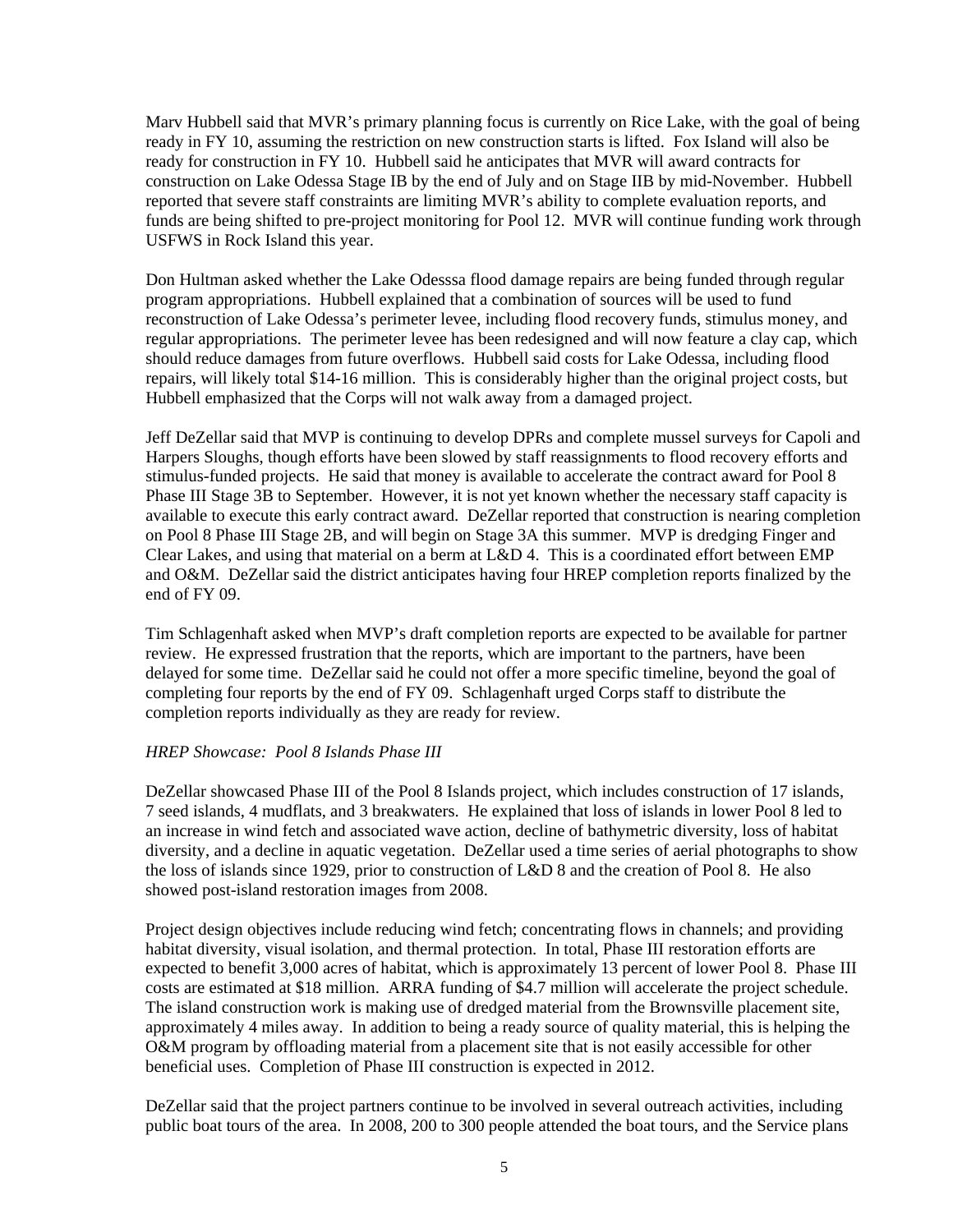to hold a similar event this year. As announced earlier, DeZellar said that a local public television station is planning a documentary on the Pool 8 Islands project.

Bernie Hoyer asked for a definition of a seed island. DeZellar and Jon Hendrickson explained that small structures are place in the river, with the goal of eventually collecting enough sediment to create an island, on which vegetation will ultimately establish. Hendrickson explained that this experimental approach grew from observations of natural river processes. Hendrickson said Pool 8 Phase III is taking the seed island concept a bit farther than previous projects, and is examining a variety of approaches. In some instances, seeds will be placed on the islands after they form, to accelerate vegetative growth. In response to a question from Butch Atwood, Don Powell said that Phase III has placed approximately 50,000 cubic yards of fine material.

In response to a question from Barry Johnson, Hendrickson said that the Wind Fetch Model was not available to assist in designing Phase III, but he acknowledged the tool's potential value in designing this type of project.

Schlagenhaft asked whether a biological evaluation is planned for this project. DeZellar reported that the Habitat Evaluation Procedure (HEP) was used in the feasibility phase, and said a standard project completion report will be developed. Schlagenhaft expressed concern about the adequacy of pre- and post-project monitoring to support biological evaluation, especially for projects as resource-intensive as the Pool 8 Islands. Powell said that Wisconsin DNR has done extensive pre- and post-project fisheries monitoring and USFWS does annual waterfowl monitoring, both of which could be used to evaluate the project's success. Hendrickson said the 20-year long data set on flow patterns can also be utilized in the project's evaluation. Fischer noted that Pool 8 is a LTRM trend pool, and thus some changes should be captured through this routine monitoring. Schlagenhaft urged that project planning include thorough evaluation plans, which he said require more than simply accumulating available data sets.

Hubbell outlined the five major elements of the project development process as follows:

- 1. Development of the definite project report (DPR). This effort relies on the professional judgment of a multi-disciplinary project delivery team (PDT).
- 2. Evaluate project alternatives. A variety of tools are used in this, and the model certification process is designed to ensure the validity of these tools.
- 3. USACE assesses the as-built physical elements of the project. Payments to contractors are linked to these assessments.
- 4. Project outcomes are evaluated to determine success i.e., did the project accomplish its goals?
- 5. Ensure that the site can be managed by the project sponsor, and determine the level of associated uncertainty and risk.

In addition, Hubbell said partners sometimes conduct related research to evaluate project impacts. As an example, he cited Iowa DNR's work to determine how long it took fish to discover and exploit new habitat on Pool 11.

Bill Franz asked whether the project evaluations to date have been compiled in a centralized location. Hubbell said that Charlene Carmack's summary previously provided to the EMP-CC probably comes the closest. According to Hubbell, of the 50 completed EMP projects, 15 projects have had some level of evaluation. However, the level of monitoring effort and sophistication vary with each project. Powell said that monitoring has primarily focused on physical and chemical aspects because biological monitoring requires substantial resources and the results are often difficult to interpret. In particular, Powell said it is typically difficult to establish what may have caused observed changes in biological parameters.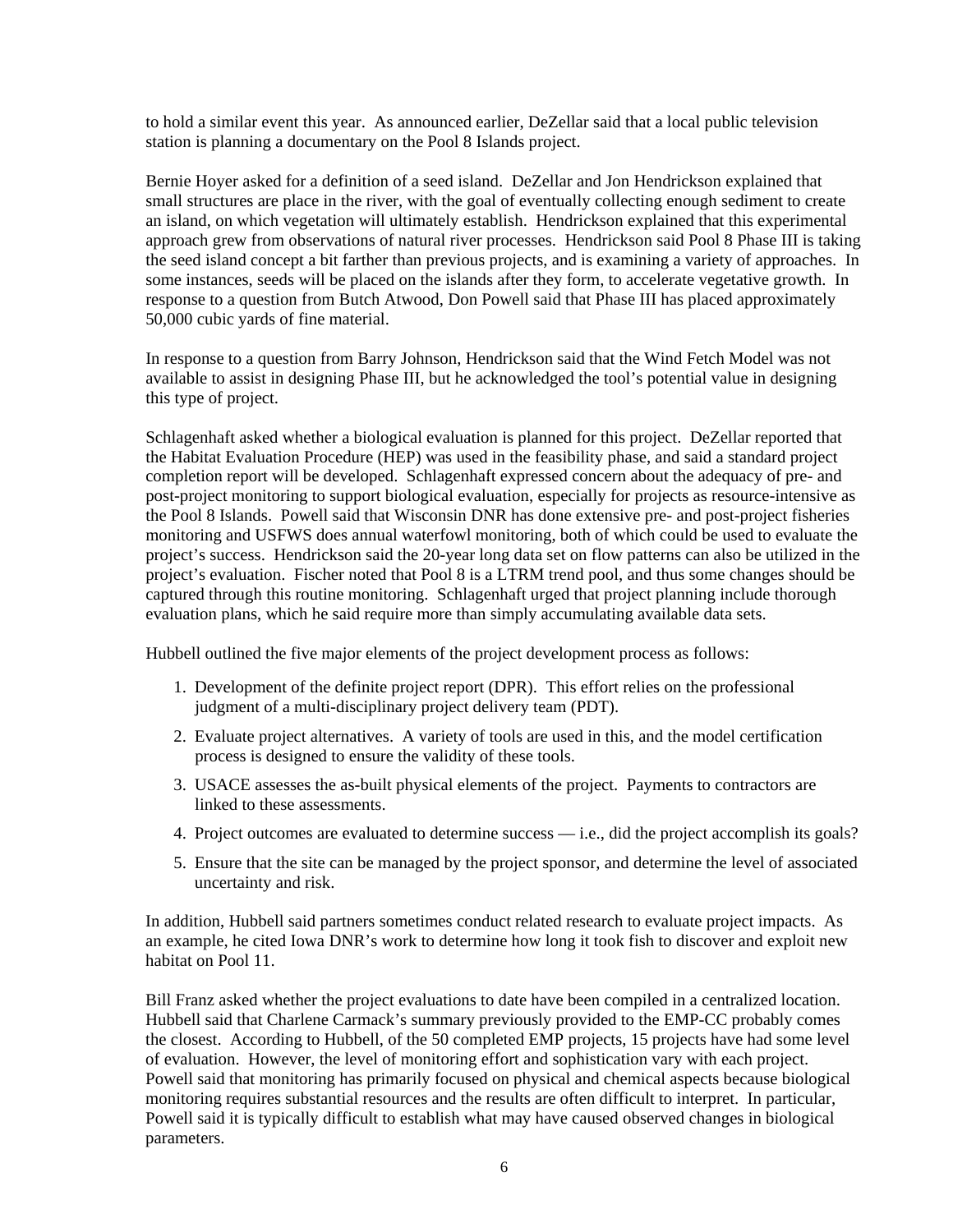Marv Hubbell asked USFWS and the states to provide him with information about how they evaluate their own resource management actions. Don Hultman said that management objectives should guide project evaluations — i.e., the level of detail desired, what to monitor, and frequency and duration of monitoring required. Charlie Wooley noted USFWS' large waterfowl dataset on Pool 8 that could be used to evaluate the Pool 8 Island's waterfowl objective.

Tim Schlagenhaft said his concern is that the elements of response are not being monitored and that the results are not being analyzed comprehensively. A more rigorous and consistent approach to project evaluation would help inform future project design and selection, as well as document program results. Elizabeth Ivy said that measuring and communicating project success is essential to maintaining Congressional support. Janet Sternburg observed that the cost of project evaluation will need to be weighed against the desire to assess project impacts.

## **Long Term Resource Monitoring**

## *Product Highlights*

Mike Jawson announced that the Status and Trends Report is now available in hard copy and on the USGS's website at [http://pubs.usgs.gov/mis/LTRMP2008-T002/.](http://pubs.usgs.gov/mis/LTRMP2008-T002/) He reported that LTRMP staff gave several presentations at the recent Yangtze Forum; the UMRCC meeting on March 24-26, 2009; the Mississippi River Research Consortium on April 30-May 1, 2009; and the UMRBA Biological Indicators Workshop on May 5-7, 2009. Jim Fischer expressed appreciation for the high quality of LTRMP's scientific products, which he attributed both to the individuals involved and the program's maturity. Dan McGuiness also recognized the assistance from UMESC staff in providing information for a CD he is developing on river restoration. This effort is being done in partnership with Hamline University.

## *LiDAR Update*

Karen Hagerty said systemic LiDAR data acquisition is scheduled for completion by September 2010, noting that stimulus funds helped to accelerate this effort. She also said she continues to work with USGS's spatial data liaisons in Illinois and Missouri and MVP to coordinate LiDAR collection in remaining areas.

In response to a question from Janet Sternburg, Larry Robinson said UMESC is currently doing QA/QC on the LiDAR data for Pools 8-14 and 20-24, and he anticipates that these data will be served by the end of FY 09. Hagerty expressed appreciation to Iowa DNR for its initial LiDAR processing. In the interim, prior to UMESC posting the data, Hagerty said the data provided by Iowa DNR can be made available upon request. In response to a question from Marv Hubbell, Robinson said that users will need ArcView, a fast processor, and lots of harddrive space to use the LiDAR data.

## *Draft Bathymetric Plan*

Hagerty referenced the draft bathymetric data plan included in the agenda packet, explaining that it reflects input received from internal and external technical reviews. She said that, although the plan provides alternatives for implementation over three- and five-year timeframes, the stimulus package will allow for data acquisition over approximately 12 months. A contract award will likely take place in August 2009, with completion by September 2010. Hagerty estimated total costs at \$1.2 million, including administrative costs and a 25 percent contingency. The district costs are approximately \$211,600 for MVP, \$855,000 for MVR, and \$110,000 for MVS.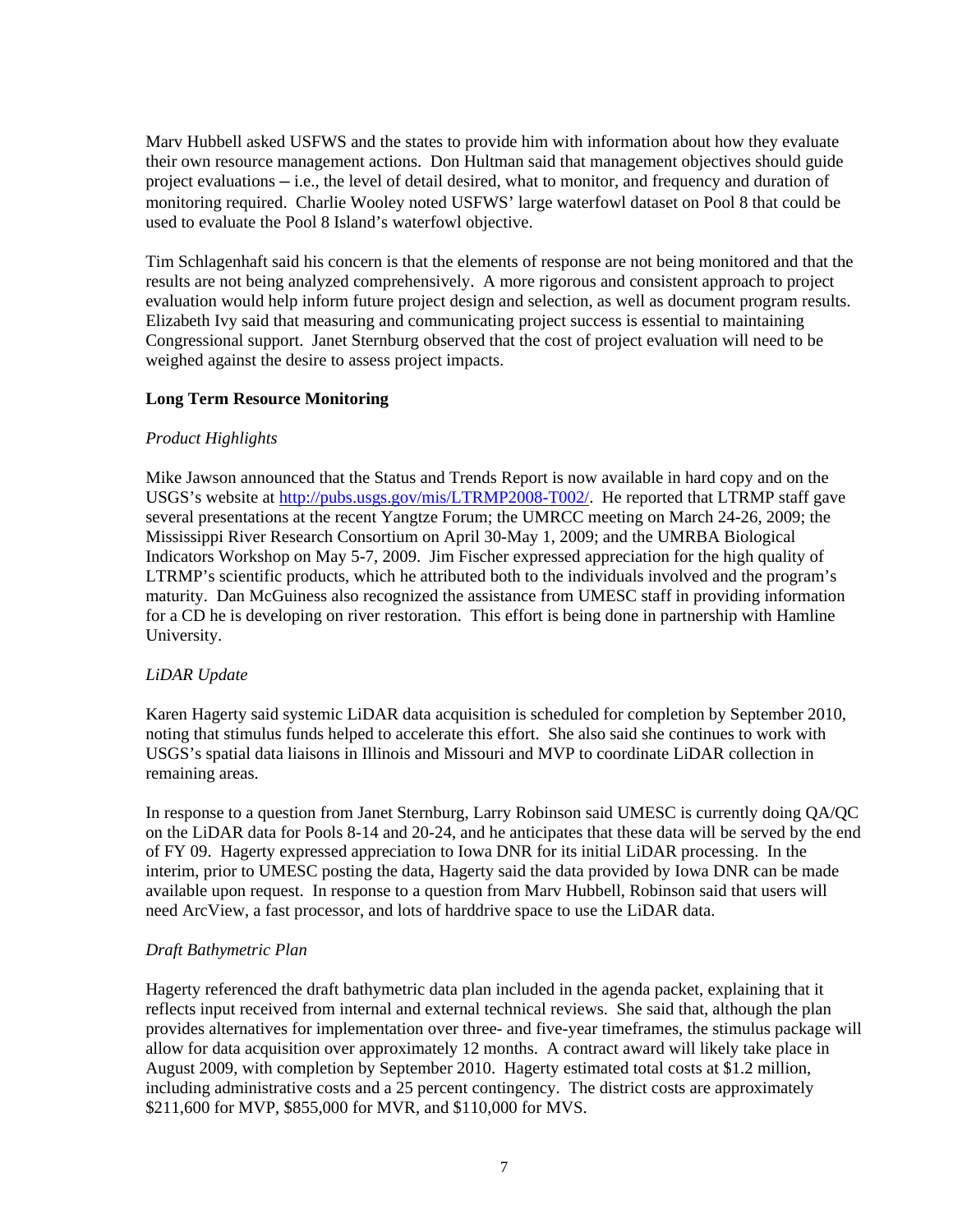Jim Fischer asked how quickly the data acquisition will commence after a contract is awarded. Hagerty said the acquisition should begin immediately, contingent upon water levels. Upon request from Sternburg, Hagerty will provide EMP-CC members with an estimated timeframe for when the bathymetric data will be served. Sternburg recognized the importance of this data for reach and project planning. Hagerty noted that the data can be made available prior to being served.

Sternburg moved and Fischer seconded a motion to approve the bathymetric plan as provided in the meeting packet. The motion was approved unanimously.

## *FY 10-14 Operational Plan*

Hubbell reported that the Strategic and Operational Planning Teams met jointly on March 23-24, 2009. Participants reviewed a draft FY 10-14 LTRMP Strategic and Operational Plan to ensure that the goals and priorities of the Strategic Plan were fully reflected in the draft plan. On April 20, a revised draft was then distributed to EMP-CC members and stakeholders for review and feedback.

Hubbell highlighted the following key aspects of the plan:

- Focuses on the science, data, and information needed to understand and manage the UMRS.
- Identified funding needs will exceed the historical funding available from EMP.
- Success will require more EMP funding and/or leveraging funding from other sources.
- Prioritized outcomes and outputs will be used to guide the development of annual scopes of work.
- Annual reviews of SOWs and implementation progress will be employed.
- The integrated plan provides more specificity and clarity of terms (e.g., data integrity and continuity) relative to the Strategic Plan endorsed in August 2008.

Hubbell said that two remaining issues have yet to be fully resolved: 1) incorporating minor partner comments into the plan and 2) linking the plan to both EMP and NESP.

Barry Johnson characterized partner comments on the April 20 draft. Overall, partners said it: is a good to excellent document, addresses the major issues, and has no critical deficiencies. Johnson highlighted the following specific comments, with the Operational Planning Team's responses to those comments shown in parentheses:

- Definitions and names should be more clearly defined. (The Operational Planning Team agrees, and will modify or include additional, descriptive language.)
- New strata, new data collection, and reach-scale monitoring should be further characterized and reprioritized. (No change is necessary at this time since these components will be influenced by indicator development, which is recommended in the draft plan.)
- Workforce issues and position descriptions, primarily the outreach coordinator and the HREP/LTRM liaison, should be described in more detail. (The Operational Planning Team intends to develop a workforce plan with specific position descriptions.)
- The plan should include a summary of current, and future needs for, HREP monitoring. (No change will be made. The draft plan contains provisions to develop plans for additional HREP monitoring.)
- The role of LTRM in adaptive management should be more specifically defined. (The Operational Planning Team did not include specific details regarding adaptive management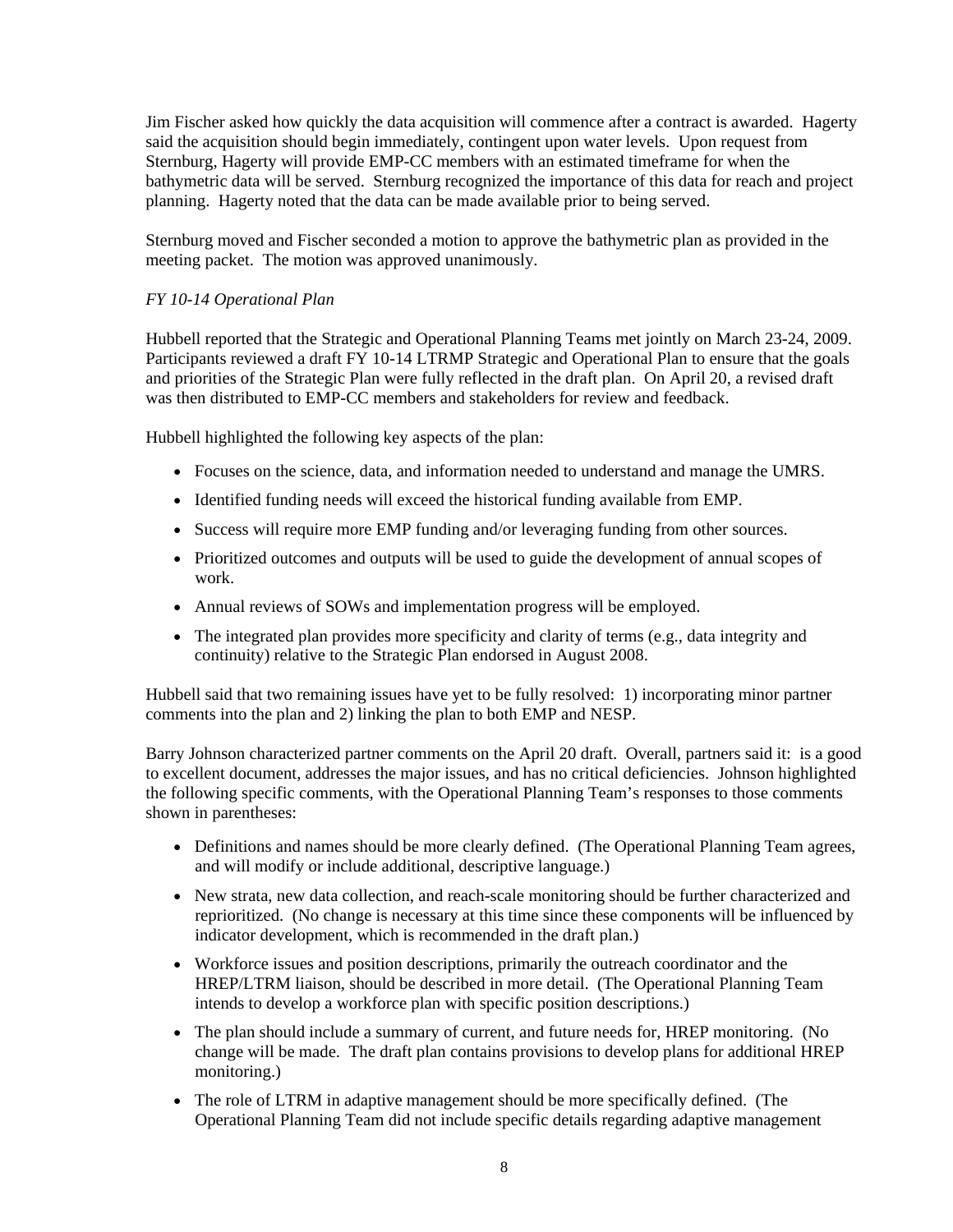because of the uncertainty related to a potential EMP-NESP transition, and also because NESP has been taking the lead on adaptive management.)

Fischer and Sternburg said Johnson's characterization of the partner comments was very accurate. Tim Schlagenhaft asked whether there will be separate decision support systems (DSSs) for EMP and NESP. Hubbell said that the Corps staff is working to integrate DSS efforts, and emphasized that there will be only one DSS. He observed that the NESP DSS is largely populated with EMP data. Johnson said NESP's DSS is a data and metadata management system, while the DSS proposed in the Strategic and Operational Plan is targeted to meeting the needs of a manager who has a specific question.

Charlie Wooley reported that USFWS has expressed concerns with the plan's application to NESP. Hubbell provided background and a historical context for the partnership's decision to use the plan as guidance for the LTRM in the next five years regardless of the parent program. Hubbell summarized past EMP-CC meeting records regarding this issue. Specific excerpts include:

- May 2007 "...this LTRMP strategic planning effort will be useful, regardless of what happens with the pending NESP authorization."
- November 2007
	- o "…the Planning Team appreciates the need to consider the LTRMP's future in the context of NESP as well as the EMP, including the potential for a larger program in the future."
	- o "Barb Naramore and Jon Duyvejonck observed that the strategic planning effort should prove useful regardless of whether the LTRMP is being implemented under the EMP, NESP, or a combination thereof during the FY 10-14 timeframe."
- August 2008
	- o "Hubbell, Jawson, and Naramore acknowledged the efforts of the EMP-CC and the Strategic Planning Team and described process of developing the draft FY 10-14 LTRMP Strategic Plan as productive and inclusive. Hubbell emphasized that the Strategic Plan presents an important opportunity to be forward-looking while building off of the program's history."
	- o "Jawson said much of the operational planning process will revolve around determining relative priorities under different funding scenarios. Possible differences in these priorities depending on which program (i.e., NESP or EMP) the LTRMP is operating under will also need to be considered, according to Jawson. He emphasized the operational plan's utility in guiding decisions about the allocation of annual appropriations in FY 10-14."

Wooley asked how the Corps would envision applying and translating the plan if LTRM is being implemented under NESP. Hubbell said this is a dynamic plan that covers a five-year timeframe. It will serve as a blueprint for developing annual scopes of work (SOWs), which will be presented to the EMP-CC annually at November quarterly meetings for approval. Hubbell said that modifications to this process if the program is under NESP have yet to be determined. Chuck Spitzack said that the reach planning process will serve as an important connection point between NESP and LTRM, as the planning effort reveals NESP's information and adaptive management needs. In response to a question from Wooley, Spitzack said this connection will be formalized in guidance to the Regional Support Team (RST) and the reach teams.

Jawson said that, in hindsight, it might have been beneficial to have engaged NESP managers more in the planning process. Rick Frietsche said involvement of NESP staff may have led to a different prioritization among outcomes and outputs, with adaptive management likely to have been ranked more highly among the outputs. Hubbell said that members of the Strategic and Operational Planning Teams, as well as EMP-CC and NECC members and stakeholders, are often engaged in both EMP and NESP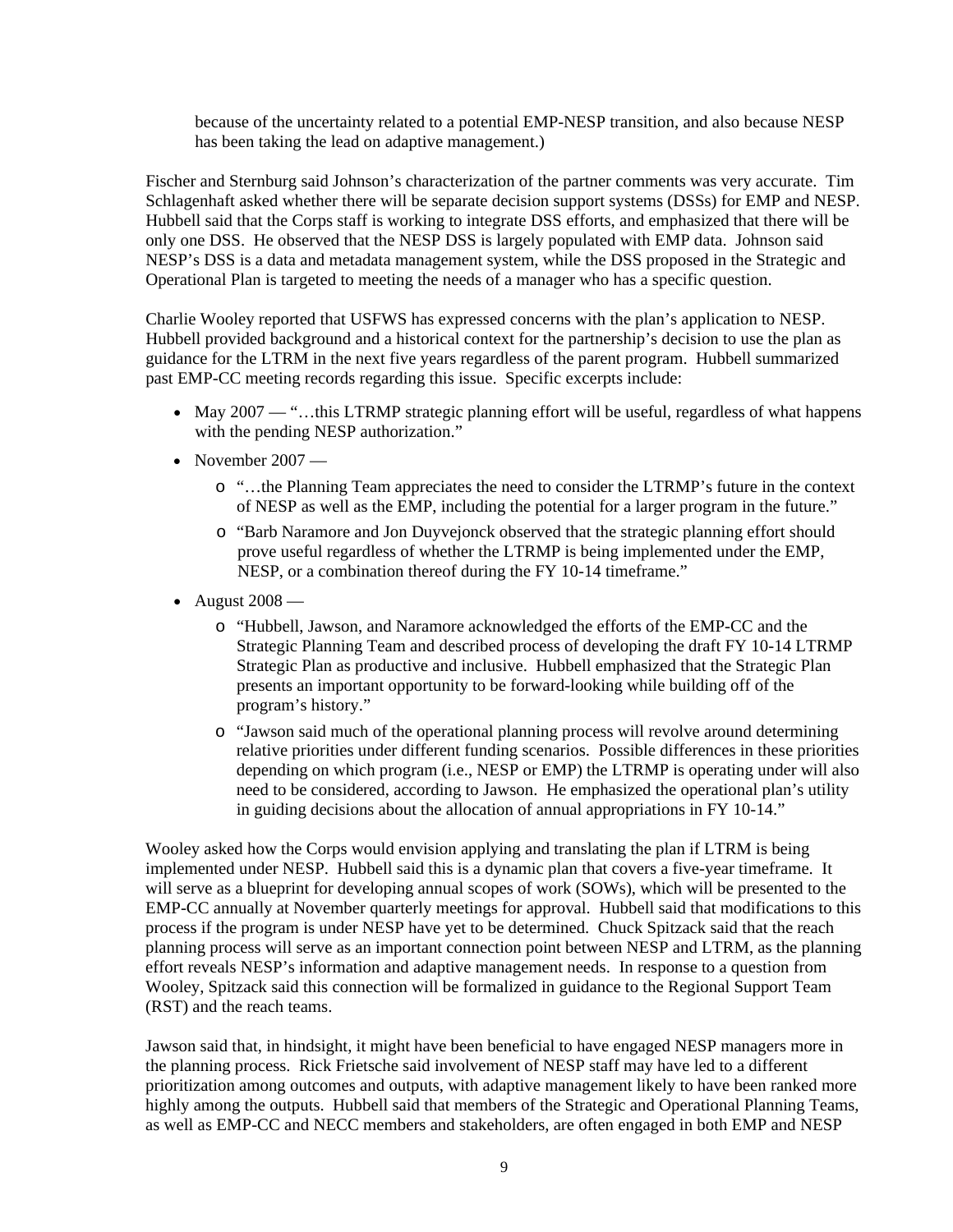activities, and therefore, can provide insights from both perspectives. He noted that reach planning is a joint effort, and thus the reach objectives will be utilized by both programs.

Sternburg said that when this process started, NESP had not yet received authorization. Though it was acknowledged that there would be other needs and opportunities under NESP, LTRM planning could account for these possibilities. She said it would be reasonable to reevaluate the plan and the prioritization in the context of the two programs, as part of the annual work planning effort. Bernie Hoyer emphasized the need for adaptive management, project monitoring, and a long term data set on the UMR, and for a permanent ecosystem restoration authority.

In response to a question from Wooley, Sternburg, Fischer, and Schlagenhaft said they were ready to act on the plan. Sternburg moved and Schlagenhaft seconded a motion to endorse the FY 10-14 LTRMP Strategic and Operational Plan as presented in the meeting packet, with the understanding that USACE and USGS will make minor revisions based on the written partner comments discussed earlier, and recognizing that the plan is a dynamic document that will need to be revisited, particularly if LTRM shifts to NESP. The motion carried unanimously.

### *A-Team*

Sternburg reported that discussion at the A-Team's April 29 meeting focused on its role, current and future, including assisting in implementing the FY 10-14 Strategic and Operational Plan, better linking LTRM with other efforts, and providing desired technical input from the partnership. Sternburg said the A-Team's role(s) may have implications for its composition, noting for example, that new monitoring components or research areas might require different types of expertise on the team. This also relates to the role(s) of field station staff, principle investigators, and USACE's LTRM Science Liaisons. She said that, as NESP ramps-up, there will be more Corps staff involved with restoration projects. Since many of the staff will be new to restoration projects, it will become more important to build a strong, formalized link between those projects and LTRM. Sternburg said that she will work with EMP, UMESC, and NESP managers to reevaluate the A-Team's function and composition, and to develop recommendations.

Sternburg reported that her term of chairmanship ended at the April 29 meeting, and Kevin Stauffer of Minnesota DNR is now serving as the new A-Team Chair.

In response to a question from Schlagenhaft, Sternburg said it would be helpful for EMP-CC to provide input regarding the scope and composition of the A-Team. She suggested holding a meeting between EMP-CC members, A-Team members, and LTRM and HREP staff. Hubbell noted the involvement of the Corps' technical staff on PDTs, and said this is a type of collaboration between the two EMP components that is not always apparent. Jon Hendrickson said previous efforts to encourage crosscomponent collaboration, such as the large river fish meeting, have been very helpful. Jawson said that the Science Liaison position was identified to encourage this type of communication, and to serve as a point of contact between HREPs and various scientific experts. He suggested that the A-Team explore potential opportunities for enhancing those efforts.

## *APE Project Showcase: The 2010 UMRS Land Cover/Land Use Project*

Because the meeting was running behind schedule, Mike Jawson proposed postponing Larry Robinson's presentation on the 2010 UMRS Land Cover/Land Use Project until the August 2009 EMP-CC meeting. Hubbell asked if Robinson needed partner input on any LC/LU issues prior to August. Robinson said he did not. He noted that a digital mapping camera will be used, with resolution of 8 inches per pixel for the upper pools and 15 inches per pixel for the remainder. Both of these resolutions are superior to the 2000 coverage. The minimum mapping unit will be 1 acre on the upper pools and 1 hectare for the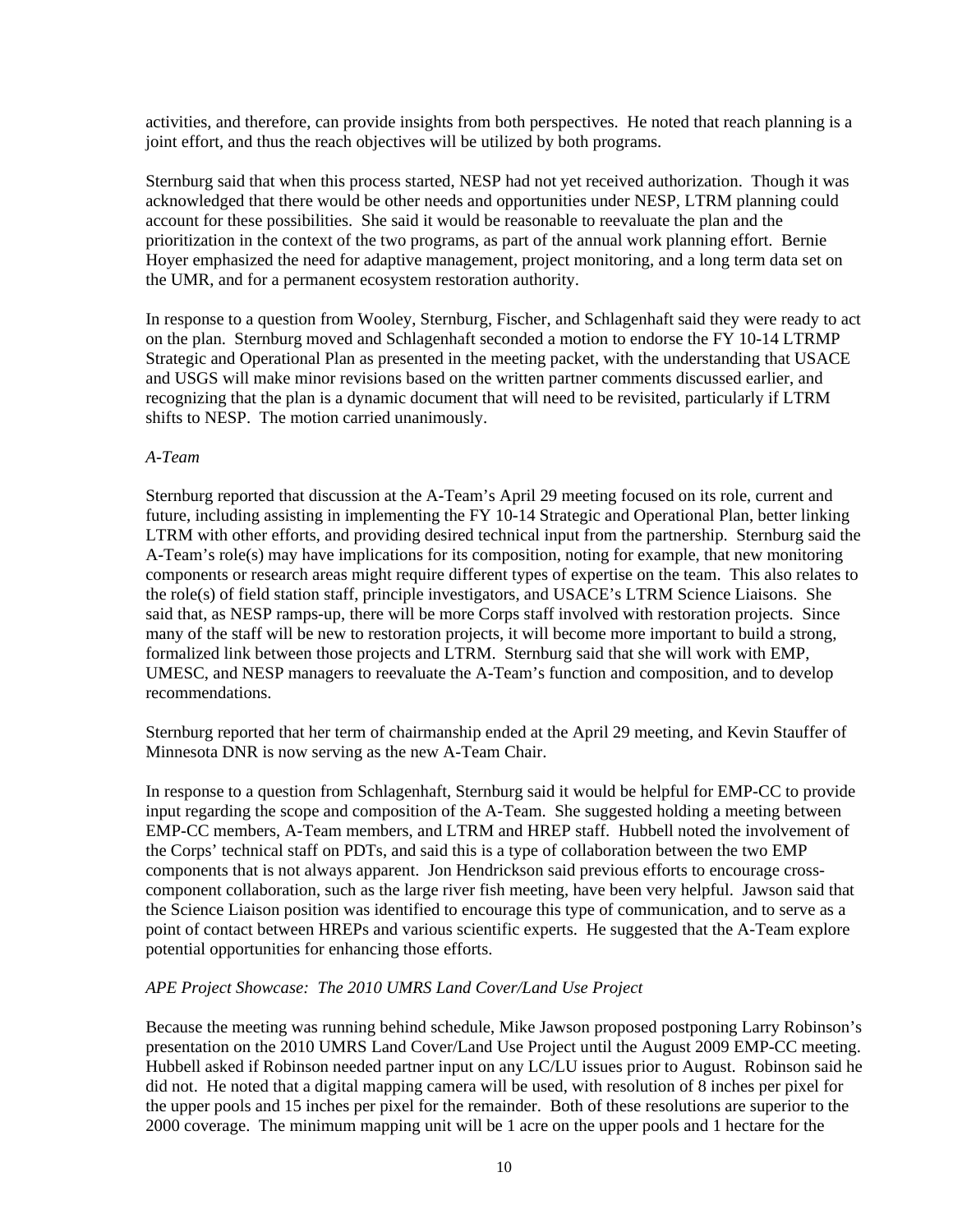remainder. This compares with a minimum unit of 1 hectare for the 2000 coverage. He said the 2000 and 2010 data sets will be readily comparable. The images will be taken in late August/early September, during peak vegetation. The question of whether and how to assess the data accuracy is yet to be resolved. Robinson explained that only QA/QC was conducted for past LC/LU data sets. The dynamic nature of the system makes ground truthing for data accuracy quite difficult, unless it is done in real time as the imagery is captured. Hubbell said LC/LU will be a very important tool, providing a base for setting ecosystem objectives and a means of monitoring progress in meeting those objectives. As such, Hubbell said it will be very important to understand the issue of data accuracy.

Jim Fischer asked what kind of point density would be needed for the LC/LU, and whether additional vegetation monitoring would be useful. Robinson said having LTRM's vegetation experts involved in the QC might be helpful, though he said the UMESC photointerpreters doing the classifications are very experienced.

Hubbell said UMESC is proposing to use the 31 category classification system for the 2010 LC/LU. He said it is important for the partners to understand and support whatever system is ultimately selected.

## **Other Business**

Mike Jawson asked whether separate EMP-CC and NECC meetings are necessary. Schlagenhaft and Naramore said they did not think that time was ripe for combining the groups. Hubbell said the joint sessions provide an opportunity to address issues of mutual interest. He noted that EMP is a fully operational program, while NESP has thus far received only preconstruction engineering and design funds. As such, the two programs are at very different stages and have different needs and issues.

The upcoming quarterly meetings are as follows:

- **August 2009 — Peoria**
	- $\blacksquare$  UMRBA August 4
	- $\blacksquare$  NICC August 4
	- **EMP-CC — August 5**
	- **Joint EMP-CC and NECC — afternoon of August 5**
	- $\blacksquare$  NECC August 6
- **November 2009 — Quad Cities**
	- UMRBA November 17
	- NECC November 18
	- **Joint EMP-CC and NECC — afternoon of November 18** (if needed)
	- **EMP-CC — November 19**
- **February 2010 — St. Louis**
	- UMRBA February 23
	- **EMP-CC — February 24**
	- **Joint EMP-CC and NECC — afternoon of February 24** (if needed)
	- $\blacksquare$  NECC February 25

With no further business, the meeting adjourned at 12:20 p.m.